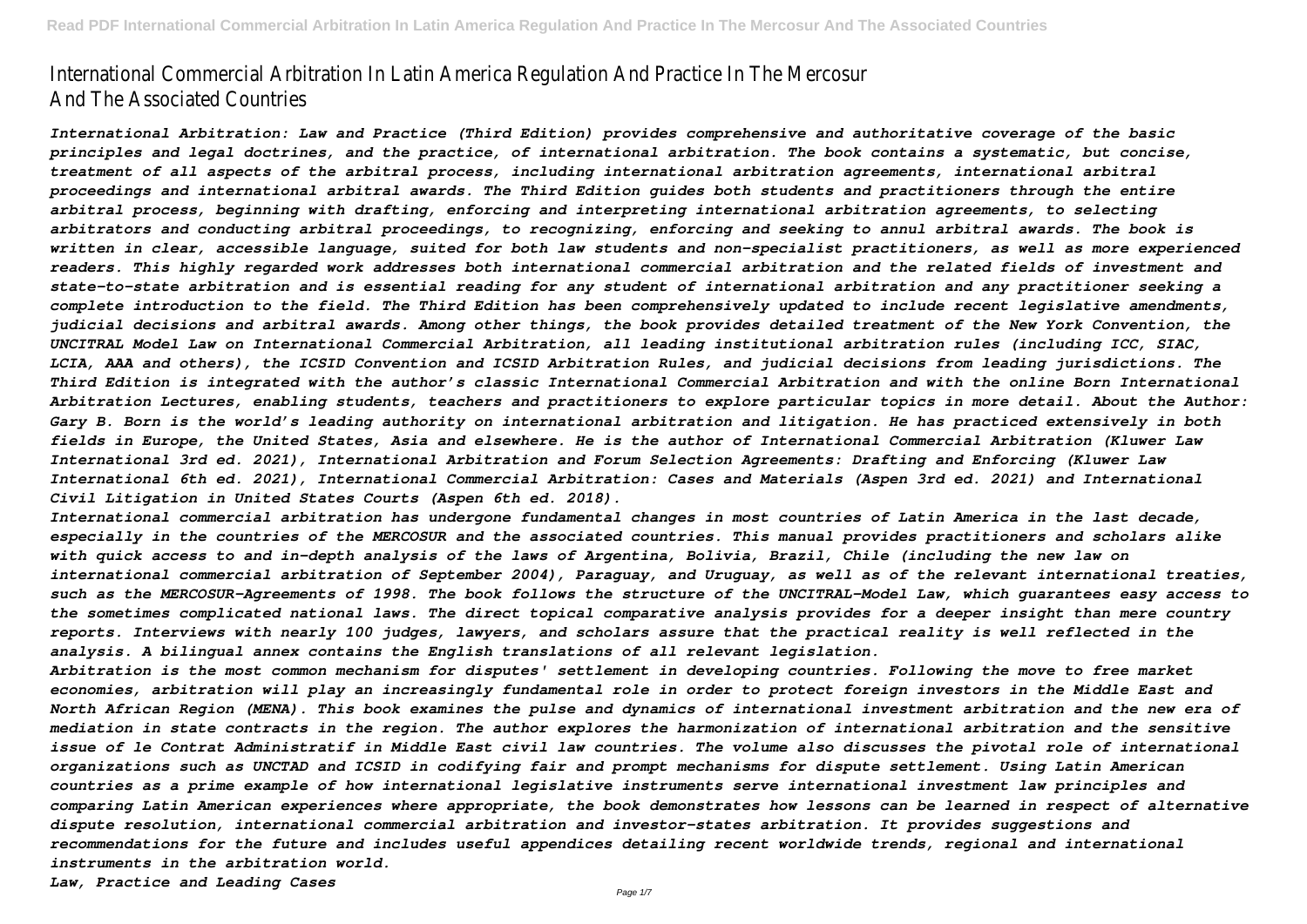### *International Commercial Arbitration in Latin America*

*International Arbitration in the Energy Sector*

*A Thirty-year Review: 1970-2000*

### *International Arbitration in Latin America*

*Conflicting Legal Cultures in Commercial Arbitration:Old Issues and New Trends*

**V.3: " ... provides a detailed discussion of the issues arising from international arbitration awards. It includes chapters covering the form and contents of awards; the correction, interpretation and supplementation of awards; the annulment and confirmation of awards; the recognition and enforcement of arbitral awards; and issues of preclusion, lis pendens and staredecisis."--Descripción del editor.**

**Energy projects in Latin America are a major contributor to economic growth worldwide. This book is the first to offer a comprehensive, in-depth analysis of specific issues arising from energy and natural resources contracts and disputes in the region, covering a wide range of procedural, substantive, and socio-legal issues. The book also includes how states have shifted from passive business partners to more active controlling players. The book contains an extensive treatment and examination of the particularities of arbitration practice in Latin America, including arbitrability, public order, enforcement, and the complex public-private nature of energy transactions. Specialists experienced in resolving international energy and natural disputes throughout the region provide detailed analysis of such issues and topics, including: state-owned entities as co-investors or contracting parties; role of environmental law, indigenous rights and public participation; issues related to political changes, corruption, and quantification of damages; climate change, renewable energy, and the energy transition; force majeure, hardship, and price reopeners; arbitration in the electricity sector; take-or-pay contracts; recognition and enforcement of awards; tension between stabilization clauses and human rights; mediation as a method for dispute settlement in the energy and natural resources sector; and different comparative approaches taken by national courts in key Latin American jurisdictions. The book also delivers a clear explanation on the impact made to the arbitration process by Covid-19, emerging laws, changes of political circumstances, the economic global trends in the oil & gas market, the energy transition, and the rise of new technologies. This invaluable book will be welcomed by in-house lawyers, government officials, as well as academics and rest of the arbitration community involved in international arbitration with particular interest in the energy and natural resources sector.**

**International Commercial Arbitration is an authoritative 4,250 page treatise, in three volumes, providing the most comprehensive commentary and analysis, on all aspects of the international commercial arbitration process that is available. The Third Edition of International Commercial Arbitration has been comprehensively revised, expanded and updated, To include all legislative, judicial and arbitral authorities, and other materials in the field of international arbitration prior to June 2020. It also includes expanded treatment of annulment, recognition of awards, counsel ethics, arbitrator independence and impartiality and applicable law. The revised 4,250 page text contains references to more than 20,000 cases, awards and other authorities and will enhance the treatise's position as the world's leading work on international arbitration. The first and second editions of International Commercial Arbitration have been routinely relied on by courts and arbitral tribunals around the world ((including the highest courts of the United States, United Kingdom, Singapore, India, Hong Kong, New Zealand, Australia, the Netherlands and Canada) and international arbitral tribunals (including ICC, SIAC, LCIA, AAA, ICSID, SCC and PCA), e.g.: U.S. Supreme Court – GE Energy Power Conversion France SAS, Corp. v. Outokumpu Stainless USA, LLC, 590 U.S. - (U.S. S.Ct. 2020); BG Group plc v. Republic of Argentina, 572 U.S. 25 (U.S. S.Ct. 2014); Canadian Supreme Court – Uber v. Heller, 2020 SCC 16 (Canadian S.Ct.); Yugraneft Corp. v. Rexx Mgt Corp., [2010] 1 R.C.S. 649, 661 (Canadian S.Ct.); U.K. Supreme Court – Jivraj v. Hashwani [2011] UKSC 40, ¶78 (U.K. S.Ct.); Dallah Real Estate & Tourism Holding Co. v. Ministry of Religious Affairs, Gov't of Pakistan [2010] UKSC 46 (U.K. S.Ct.); Swiss Federal Tribunal – Judgment of 25 September 2014, DFT 5A\_165/2014 (Swiss Fed. Trib.); Indian Supreme Court – Bharat Aluminium v. Kaiser Aluminium, C.A. No. 7019/2005, ¶¶138-39, 142, 148-49 (Indian S.Ct. 2012); Singapore Court of Appeal – Rakna Arakshaka Lanka Ltd v. Avant Garde Maritime Servs. Ltd, [2019] 2 SLR 131 (Singapore Ct. App.); PT Perusahaan Gas Negara (Persero) TBK v. CRW Joint Operation, [2015] SGCA 30 (Singapore Ct. App.); Larsen Oil & Gas Pte Ltd v. Petroprod Ltd, [2011] SGCA 21, ¶19 (Singapore Ct. App.); Australian Federal Court – Hancock Prospecting Pty Ltd v. Rinehart, [2017] FCAFC 170 (Australian Fed. Ct.); Hague Court of Appeal – Judgment of 18 February 2020, Case No. 200.197.079/01 (Hague Gerechtshof); Arbitral Tribunals – Lao Holdings NV v. Lao People's Democratic Republic I, Award in ICSID Case No. ARB(AF)/12/6, 6 August 2019; Gold Reserve Inc. v. Bolivarian Republic of Venezuela, Decision regarding the Claimant's and the Respondent's Requests for Corrections, ICSID Case No. ARB(AF)/09/1, 15 December 2014; Total SA v. The Argentine Republic, Decision on Stay of Enforcement of the Award, ICSID Case No. ARB/04/01, 4 December 2014; Millicom Int'l Operations B.V. v. Republic of Senegal, Decision on Jurisdiction of the Arbitral Tribunal, ICSID Case No. ARB/08/20, 16 July 2010; Lemire v. Ukraine, Dissenting Opinion of Jürgen Voss, ICSID Case No. ARB/06/18, 1 March 2011.**

**Lessons from Developments in the MENA Region**

**Latin American Investment Protections**

**Soft Law in International Commercial Arbitration**

**International Investment Arbitration**

**Contractual Knowledge**

**International Commercial Arbitration Practice: 21st Century Perspectives**

Arbitration clauses in international commercial contracts are often reused from existing contracts. By so doing, the parties choose to apply, for example, either ad hoc or institutional arbitration and Page 2/7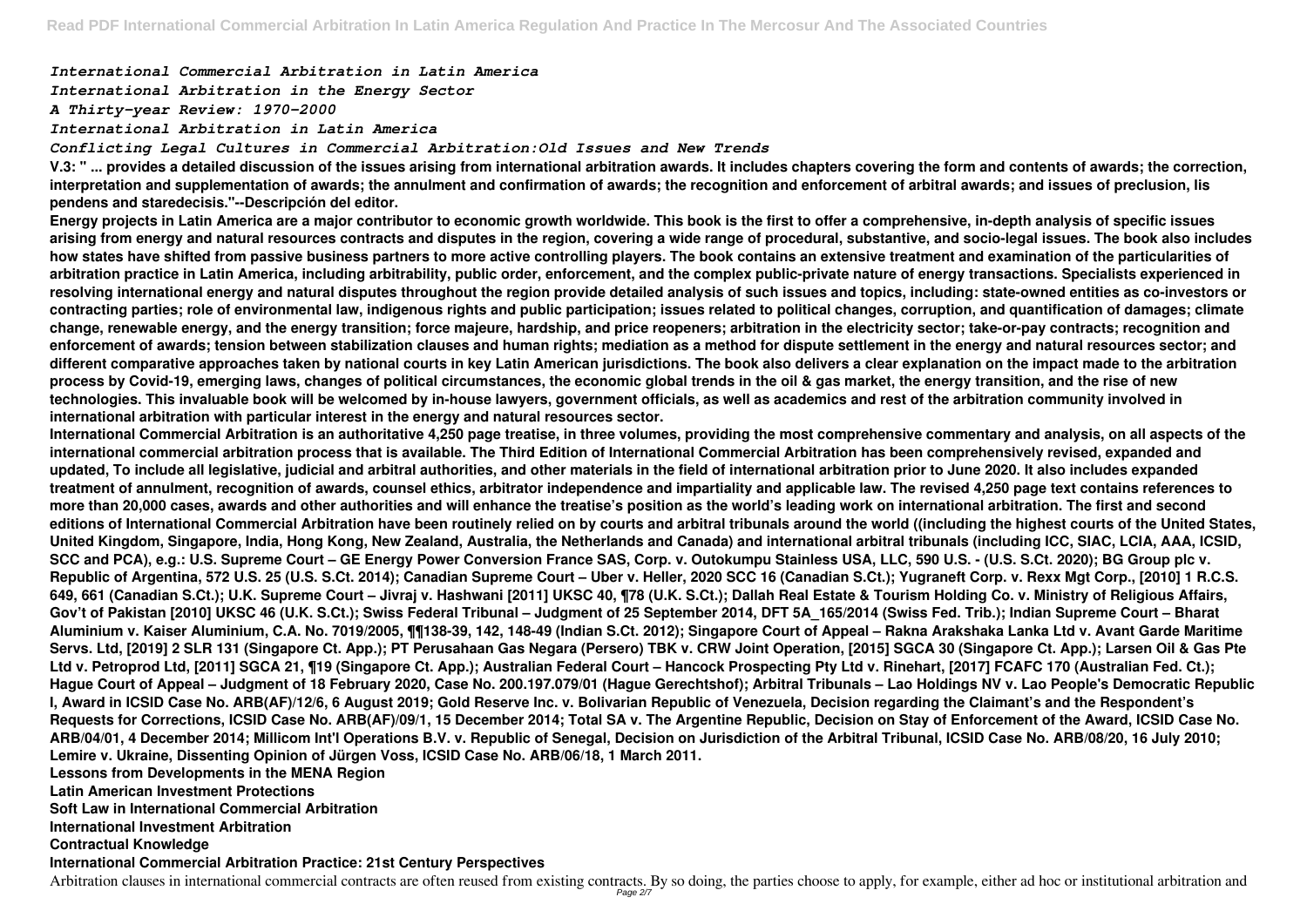the UNCITRAL, ICC, LCIA, SCC, Swiss or other arbitration rules without necessarily being aware of the consequences. Moreover, parties often assume that an arbitration clause has the effect of excluding any kind of interference from a court of law and of rendering any but the chosen law redundant. This book highlights the specific features of various forms of arbitration and enables lawyers to make informed choices when drafting arbitration clauses. Chapters explain the framework for arbitration, its relationship with national law, and the features of the main arbitration institutions in Europe. The book also highlights new trends in other parts of the world that may have repercussions on the theory of international arbitration. Arbitration is the normal and preferred mode for resolving international commercial disputes. It presents an essential advantage over national courts by offering neutrality of adjudication, but is currently only available where both parties have consented to it. This innovative book proposes a fundamental rethink of this assumption and argues that arbitration should become the default mode of resolution in international commercial disputes.

Latin American Investment Protections provides a unique country-by-country discussion of legal protections and dispute resolution/arbitration relating to foreign investment in Latin America, including applicable national laws, international treaties, stabilization regimes and known investor-State disputes.

Arbitration Clauses for International Contracts - 2nd Edition

Fouchard, Gaillard, Goldman on International Commercial Arbitration

Recognition and Enforcement of International Commercial Arbitral Awards in Latin America

November 5-6, 1987, Hotel Intercontinental, Miami, Florida

## International Commercial Arbitration and African States

"The great strength of the arbitration process lies in its independence from any particular legal culture. Inevitably, its (cross-cultural perspective) has brought it to the fore as the preferred means of resolving international commercial disputes. The Institute of Advanced Legal Studies in London has long been concerned to promote scholarship and research in the law and practice relating to alternative dispute resolution. During its jubilee year, the Institute organised a prestigious series of lectures, which formed the basis of this book on the law pertaining to international arbitration. The nine authors bring a truly international perspective to their work Their combined experience has involved them in arbitrations In many countries in Europe, Asia, North America and South America; several of them have in addition had various posts in international diplomacy and in major international organisations. They include Dr. Christian Boris, on the civil law versus common law in arbitration culture; Professor Andreas F. Lowenfeld, on the 'mix' that creates the international arbitration process; Dr. Serge Lazareff, on the search for a common procedural approach; Sigvard Jarvin, who compares the leading international arbitration seats; Jonathon Crook, on arbitration seats in the Far East; Ambassador Malcolm R. Wilkey, on the practicalities of cross-cultural arbitration; Jean Reed Haynes, on the confidentiality of international arbitration; Dr. Horacio A. Grigera Naon, on Latin American arbitration culture; and Dr. Bernardo M. Cremades, on how interactive arbitration overcomes the clash of legal cultures. Conflicting Legal Cultures in Commercial Arbitration brings international arbitration as it is currently practised into sharp focus, and will be of great value to all practitioners, academics and students in the field."--Publisher's website.

International Arbitration in the United States is a comprehensive analysis of international arbitration law and practice in the United States (U.S.). Choosing an arbitration seat in the U.S. is a common choice among parties to international commercial agreements or treaties. However, the complexities of arbitrating in a federal system, and the continuing development of U.S. arbitration law and practice, can be daunting to even experienced arbitrators. This book, the first of its kind, provides parties opting for "private justice" with vital judicial reassurance on U.S. courts' highly supportive posture in enforcing awards and its pronounced reluctance to intervene in the arbitral process. With a nationwide treatment describing both the default forum under federal arbitration law and the array of options to which parties may agree in state courts under state international arbitration statutes, this book covers aspects of U.S. arbitration law and practice as the following: .institutions and institutional rules that practitioners typically use; .ethical considerations; .costs and fees; .provisional measures; and .confidentiality. There are also chapters on arbitration in specialized areas such as class actions, securities, construction, insurance, and intellectual property.

This is the first of a regular compilation of arbitration awards in cases administered by the International Centre for Dispute Resolution (ICDR) of the American Arbitration Association. The book features articles and commentaries by many leading figures in international arbitration and summaries of important court decisions concerning ICDR arbitration cases in the United States and enforcement of ICDR awards outside the United States. Featuring over a dozen ICDR awards with commentaries, the ICDR Awards & Commentaries also includes articles and casenotes from a prestigious group of authors. A Relational Contract Theory Interpretation of Investment Treaties Conflicting Legal Cultures in Commercial Arbitration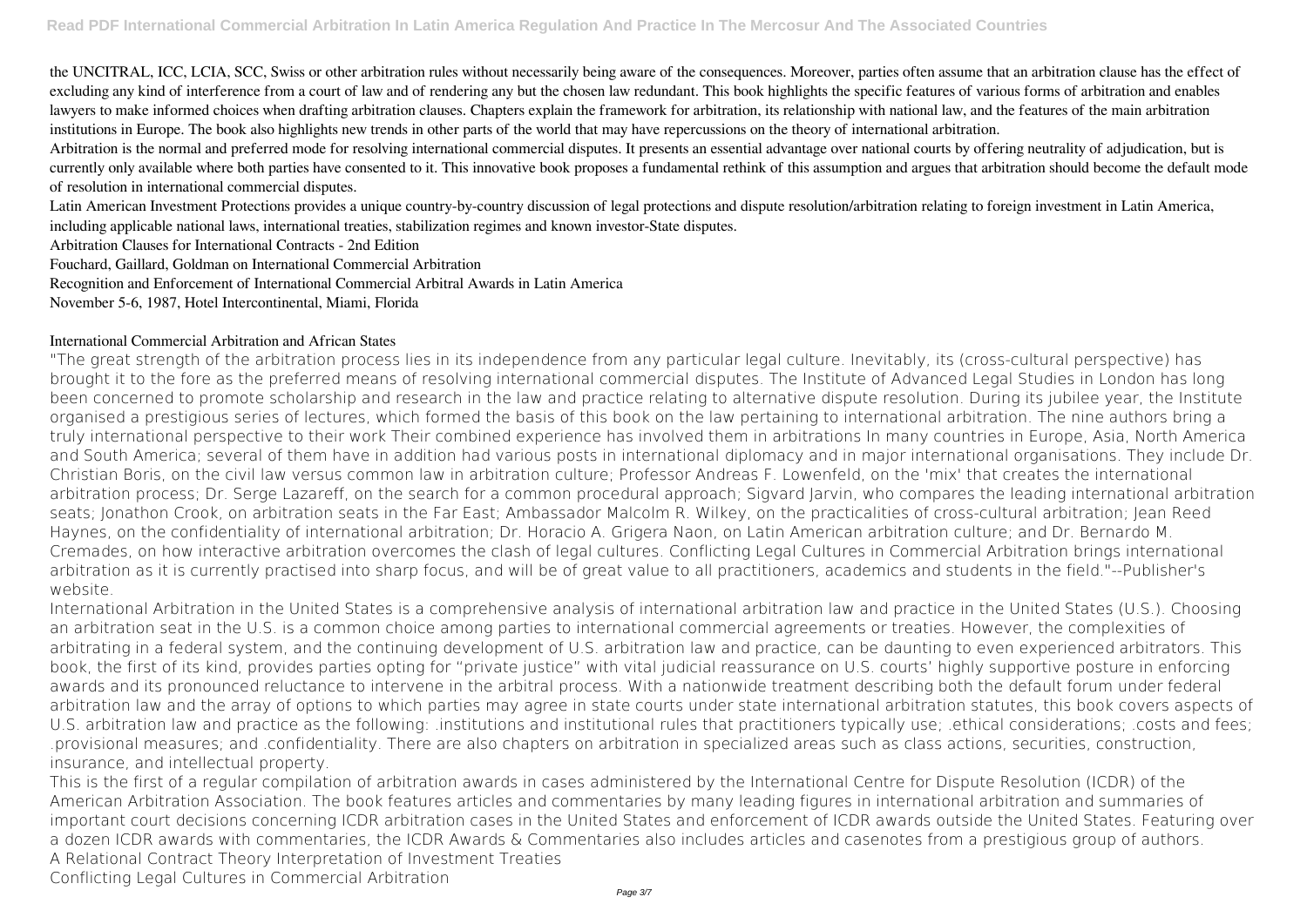Comparative Perspectives on Laws, Treaties, and Disputes for Investors, States and Counsel

The fundamentals of international commercial arbitration

Regulation and Practice in the MERCOSUR and the Associated Countries

Old Issues and New Trends

This volume on the UNIDROIT principles of international commercial contracts provides quick access to all case law and legal literature for specific problems, paired with in-depth scholarly analysis.

An examination of arbitral and alternative dispute resolution (ADR) processes in the African context.

## A Report to the National Chambers of Commerce and Industry, the Inter-American Council of Commerce and Production, Bar Associations, and International Institutions of the Western **Hemisphere**

Disputes in the energy and natural resources sector are at the heart of international arbitration. With more arbitrations arising in the international energy sector than in any other sector, it is not surprising that the highest valued awards in the history of arbitration come from energy-related arbitrations. Energy disputes often involve complex and controversial issues relating to security, sovereignty, and public welfare. International Arbitration in the Energy Sector puts international energy disputes into a global context, providing broad coverage of different forms and systems of dispute resolution across both renewable and non-renewable sectors. With contributions from leading practitioners, arbitrators, academics, and industry experts from across the globe, the eighteen chapters in the book enable readers to compare the approaches to, and learnings from, energy arbitrations across various legal systems and geographic regions. After outlining the international energy arbitration legal framework, the text delves into a detailed analysis of the problems which regularly arise in practice. These include, among other things, commercial disputes in Part I (e.g. over the upstream oil sector and long-term gas supply contracts), investor-state disputes in Part II (e.g. under the Energy Charter Treaty), and public international law disputes in Part III (e.g. concerning international boundaries and the distribution of natural resources). Alongside recent developments in the international energy sector, attention is given to climate and sustainable development disputes, which raise important questions about enforcing sustainability objectives on individuals, corporations, and states. Backed by analyses of arbitral awards, national court and international tribunal decisions, treaties, and other international legal instruments, as well as current events and news in the energy industry, this text offers a unique contribution to international energy literature and provides insightful commentary on the prevalent issues in the field. It is essential reading for any practitioner or researcher in the energy and natural resources sector. International Arbitration in the United States

Legal Theory of International Arbitration

Towards Default Arbitration

Commentary on the UNIDROIT Principles of International Commercial Contracts (PICC)

International Commercial Arbitration and the Arbitrator's Contract

*Written from a comparative perspective, with an eye for international conventions and instruments, this book deals with the particulars of international commercial arbitration. In an easily accessible manner it amongst others considers: • the characteristics of international commercial arbitration • advantages and perceived disadvantages of international commercial arbitration • pros and cons of ad hoc and institutional arbitration • laws applicable in international commercial arbitration • essentials of the arbitration agreement and questions of arbitrability • the establishment and composition of the tribunal • the duty to disclose conflicts of interests and the challenge of arbitrators • the end of the arbitrators' mandate and their replacement • the organisation of the arbitration • powers, duties and liability of arbitrators • the jurisdiction of arbitrators • the course of the arbitration proceedings, from the request for arbitration to the award, including questions of evidence and document production • the form and contents of awards • recognition, enforcement and annulment of awards Everything is presented practically and analytically, amongst others drawing on case law different and the experience of the author. Where indicated national arbitration acts as well as various predrafted arbitration rules are compared and differences are highlighted. For those who want to get acquainted with international commercial arbitration or seek guidance with regard to a specific question that may arise in the course of an international commercial arbitration this book provides a convenient work.*

*Based on and includes revisions to : Traité de l'arbitrage commercial international / Ph. Fouchard, E. Gaillard, B. Goldman. 1996--Cf. foreword. This course follows the development of the so-called "soft law" from its origins in public international law to commercial arbitration, where it is used today as a label for various instruments and phenomena, covering both procedural aspects and the applicable substantive law: model laws, arbitration rules, guidelines, the UNIDROIT Principles, the lex mercatoria, and others. It presents three particularly well-known sets of guidelines by the International Bar Association and discusses the pros and cons of "soft law" instruments and their potential normativity. The analysis suggests that "soft law" instruments are typically less well recognised in practice than is generally assumed. The author explains what such instruments can achieve and what minimum requirements they have to fulfil to at least aspire to some legitimacy. He argues ultimately that "soft law" instruments can be very useful tools, but they do not carry any normativity. Report of the Inter-American Commercial Arbitration Commission, 1938-1947*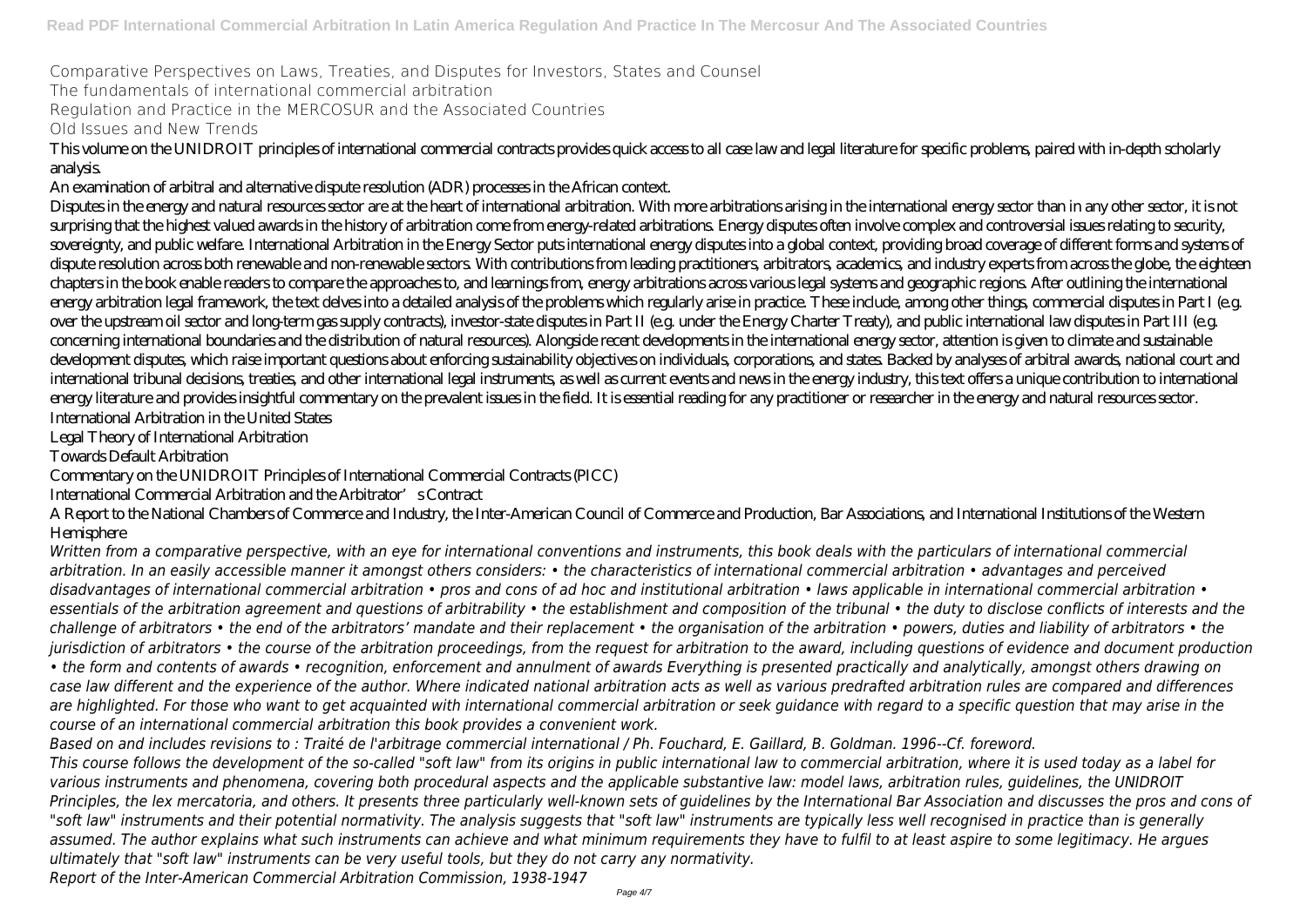*Legal and Non-legal Particularities of Commercial International Arbitration in Latin America*

*ICDR Awards and Commentaries*

*One Hundred Years of Legal Experimentation in Global Markets*

*Consent in International Arbitration*

*Submitted to the Ninth International Conference of American States, Bogotà, Colombia*

*International Commercial Arbitration in Latin AmericaRegulation and Practice in the MERCOSUR and the Associated CountriesOceana Publications In this book, The leading experts in international commercial arbitration presented their point of view from their respective countries on the present situation of arbitration in Latin America. They reached the conclusion that international commercial arbitration in Latin American countries is currently in a state of good health, after analyzing: The general ratification of the international arbitration regulatory conventions. The legislative amendments enacted in the different parliaments. The judicial activity in Latin American countries, In which case law, with its inevitable surprises, follows the lines of the best case law in countries familiar with arbitration. The widespread participation on behalf of Latin American companies together with their legal advisors in arbitration proceedings is quite effective, not so much as the defendant party, but in many cases, As aggressive plaintiffs. Many ad hoc arbitrations are being held, but, above all, The statistics from the arbitration administrative institutions demonstrate the importance of arbitration in Latin America. The usage of bi- or multilateral treaties of international public law to protect investments, As a basis for setting up the arbitral proceedings for international private law, confirms the prosperity of arbitral proceedings in Latin America.*

*In Contractual Renegotiations and International Investment Arbitration, Aikaterini Florou explores the complex phenomenon of the renegotiation of investor-state contracts. The author reconstructs the relationship between those contracts and the overarching investment treaties using an original interpretative methodology based on transaction cost economics and relational contract theory. The Section of International Law and Practice, the International Law Section of the Florida Bar and the Division for Professional Education Present Resolution of International Commercial Disputes*

*Enforcement of Arbitration Agreements in Latin America:Papers Presented at the 1998 Vancouver IBA Conference Rethinking International Commercial Arbitration*

*Arbitration in Asia - 2nd Edition*

*A Bibliography on International Commercial Arbitration and ADR in Latin America*

*Practice, Participation and Institutional Development*

**The present work, based on a Course given at The Hague Academy of International Law in the Summer 2007, identifies the philosophical postulates that underlie this field of study and shows their profound coherence and the practical consequences that follow from these postulates in the resolution of international disputes. The editors of Recognition and Enforcement of International Commercial Arbitral Awards in Latin America: Law, Practice and Leading Cases, present a country by country review of the law, practice and leading cases on the recognition and enforcement of international arbitration awards in the region. "This book, by a leading international arbitration practitioner, offers suggested language for every option that a drafter of an international arbitration clause may need. Following a succinct assessment of the choice between arbitration and litigation and commentary on the choices among arbitration fora and formats, the author presents an accessible how-to for drafting. While other works offer theory and a smattering of drafting tips, there is no other comprehensive collection of workable language, presented accessibly with easy-to-reference appendices. This book will be a standard reference for both in-house counsel and outside practitioners. This book provides, in an accessible format, clauses that address all the significant issues that contracting parties face, and in any event should consider, when they decide to draft a dispute resolution clause for an international contract. Those who wish immediate access to suggested language may turn directly to the Appendices. Those who wish to understand the analysis that leads to the suggested language should read the text."--Publisher's website.**

**Choice-of-law Problems in International Commercial Arbitration (Volume 289).**

**Uniform Law on International Commercial Arbitration**

**Inter-American Commercial Arbitration**

**Different Forms and their Features**

**International Arbitration: Law and Practice**

**International Conventions, Country Reports and Comparative Analysis : a Handbook**

*The scope and importance of International Commercial Arbitration (ICA) has expanded exponentially in the last few decades and has become the natural and logical method to resolve international business and economic disputes. This collective work captures the development of ICA from different perspectives and uniquely*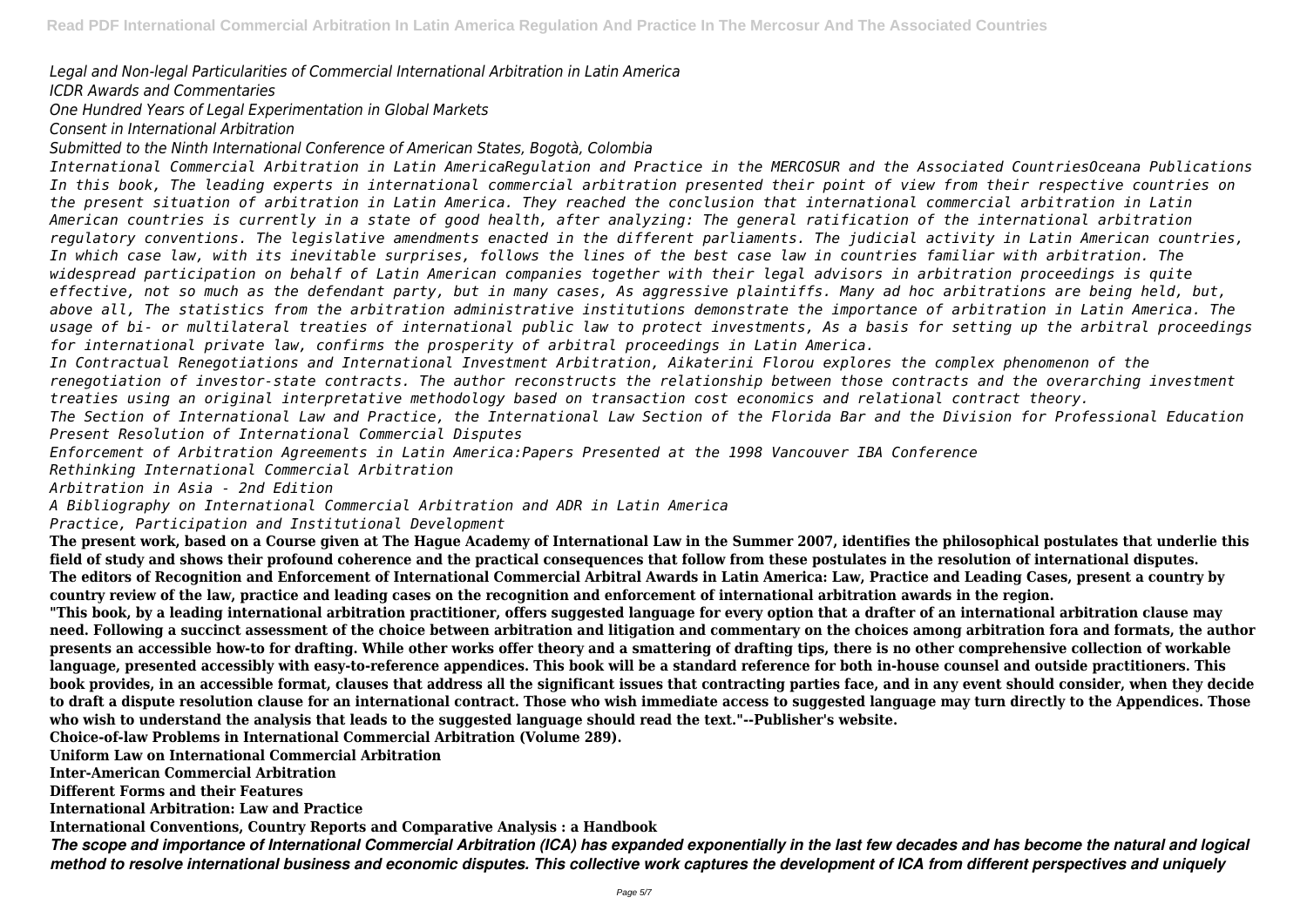*brings together the ideas, suggestions and perspectives of in-house counsel as the most important users of ICA, along with outside counsel, arbitrators themselves, and major arbitration organizations who all help provide the service. Most, if not all, of the contributing authors have served as counsel or arbitrator in arbitrations and have further contributed, through their writings, teachings or activities in arbitral and other institutions, to the evolution of ICA covered by this collective work. Accordingly, International Commercial Arbitration Practice: 21st Century Perspectives is an indispensable tool for the reader–practitioner, arbitrator, academic, magistrate or student–not only to obtain useful general information on ICA practice today but to gain insightful views as to the influence of this institution in the settlement of international commercial disputes in specific economic areas, industries and commercial activities. International Commercial Arbitration Practice: 21st Century Perspectives brings the process alive and provides the reader with a useful practice guide whether he or she represents a client participating in an international commercial arbitration, is in-house counsel for a company considering arbitration as a possible method of dispute resolution, or is an arbitrator with cases at hand. The book is organized by Parts which contain thematically related chapters. Part I deals with an overview of key elements in ICA practice and includes chapters on how arbitration is conducted under different legal systems such as common law, civil law, and shari'a law, as well as a chapter on cultural issues in international arbitration. Part II contains geographical regional overviews covering most regions of the world (Western Europe, Russia/NIS countries, Asia (particularly China & Hong Kong and the Indian Subcontinent), Middle East & North Africa, Latin America, the U.S., Canada, and Australia & New Zealand. Part III includes individual industry sector views of how ICA is conducted in individual industry and business sectors such as oil & gas, LNG, mining, construction, telecommunications, satellite communications, intellectual property, sports, banking & finance, insurance & reinsurance, securities, shipping & maritime, corporate shareholder and bankruptcy settings. These chapters are highly instructive because many of them were written by current or former in-house counsel in these industries or, in some cases, by outside counsel who focus on these industries. Part IV of the book describes recent trends at several major global commercial arbitration institutions such as the ICC, ICDR, LCIA, CPR and WIPO. Part V deals with questions of how technology has been changing ICA practice in recent years, including chapters relating to the use of technology by some major arbitral institutions, videoconferencing in ICA, and online arbitration of internet domain name and e-commerce cases.*

*This volume provides a genealogy of global economic governance through the history of contracts, examining how and by whom they were designed and legally validated. It will appeal to lawyers, economists, and historians interested in the globalization of markets over the past century. Asia has witnessed an extraordinary growth in the use of international arbitration in the past two decades. Arbitration in Asia is an ideal reference to guide practitioners and business people in the proper selection of a suitable arbitral seat or jurisdiction in Asia. The book includes substantive chapters reflecting detailed commentary and analysis on 18 Asian jurisdictions from the area's leading arbitration practitioners and experts. The materials in this looseleaf volume provide a practical reference guide and resource tool for the law and practice of international commercial arbitration in Asia. Contractual Renegotiations and International Investment Arbitration*

## *Energy and Natural Resources Disputes International Commercial Arbitration*

*This book examines the formation, nature and effect of the arbitrators' contract, addressing topics such as the appointment, challenge, removal and duties and rights of arbitrators, disputing parties and arbitration institutions. The arguments made in the book are based on a semi-autonomous theory of the juridical nature of international arbitration and a contractual theory of the legal nature of these relationships. From these premises, the book analyses the formation of the arbitrator's contract in both ad hoc and institutional references. It also examines the institution's contract with the disputing parties and its effect on the arbitrator's contract under institutional references. The book draws from national arbitration laws and institutional rules in various jurisdictions to give a global view of the issues examined in it. The arbitrator's contract is analysed from a global perspective of arbitral law and practice with insights from various jurisdictions in Africa, Asia, Europe, North and South America. The primary focus of the book is an analysis of the formation of the arbitrator's contract and the terms of this contract and the institution's contract. The primary question of the consequences (if any) of the breaches of the terms of these contracts and its impact on the exclusion or limitation of liability of arbitrators and institutions is also analysed with the conclusion that since these transactions are contractual and the terms can be categorised as in any normal contract, then normal contractual remedies can be applied to the breaches of these terms. International Commercial Arbitration and the Arbitrator's Contract will be of great value to arbitration practitioners and researchers in arbitration. It will also be very useful to students of arbitration on the topics of arbitrators and arbitration institution.*

*The great strength of the arbitration process lies in its independence from any particular legal culture. Inevitably, its cross-cultural perspective has brought it to the fore as the preferred means of resolving international commercial disputes. The Institute of Advanced Legal Studies in London has done more than any other group to promote and sustain the development of international arbitration and to define the law and practice that has grown up around it. In a series of remarkable public lectures held during its jubilee year, the Institute reasserted its preeminent and creative role in the field of alternative dispute resolution at the international level. These lectures form the basis of the insightful papers assembled in this book. The nine authors bring a truly international perspective to their work. Their combined experience has involved them in arbitration in many countries in Europe, Asia, North America and South America; several of them have in addition had various posts in international*